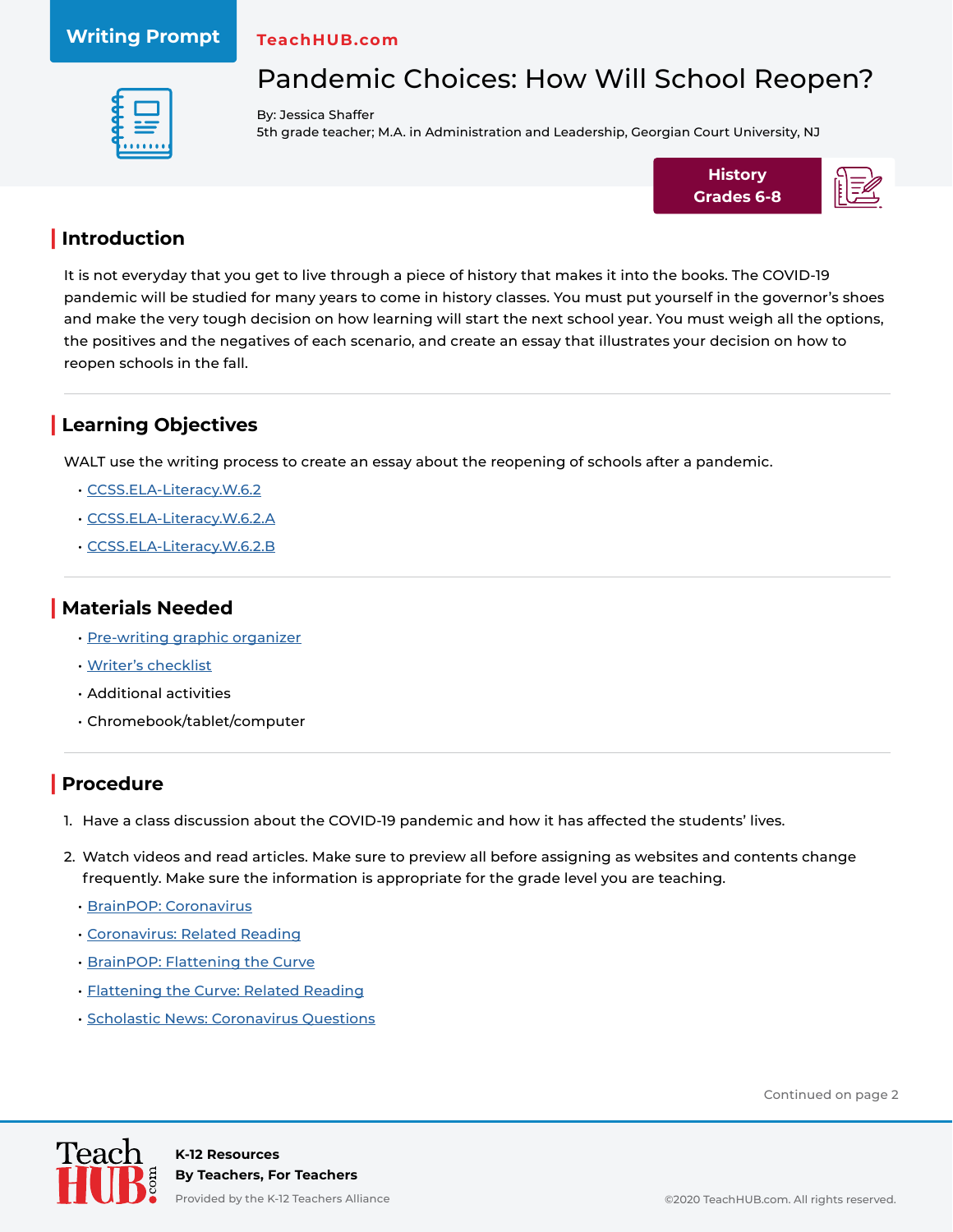### **Writing Prompt**

#### **TeachHUB.com**



Pandemic Choices: How Will School Reopen?

By: Jessica Shaffer 5th grade teacher; M.A. in Administration and Leadership, Georgian Court University, NJ



Continued from page 1

- [Kid's Guide to Coronavirus](https://www.livescience.com/coronavirus-kids-guide.html)
- [National Geographic: Facts about Coronavirus](https://kids.nationalgeographic.com/explore/science/facts-about-coronavirus/)
- [Cincinnati Children's Coronavirus Videos](https://www.cincinnatichildrens.org/patients/coronavirus-information/videos-for-kids-parents)
- [Coronavirus Video for Kids](https://www.youtube.com/watch?v=MVvVTDhGqaA&vl=en)
- [CDC: How to Talk to Kids about Coronavirus](https://www.cdc.gov/coronavirus/2019-ncov/daily-life-coping/talking-with-children.html)
- [CDC: Covid-19 Videos](https://www.cdc.gov/coronavirus/2019-ncov/communication/videos.html?Sort=Date%3A%3Adesc)
- 3. Have students fill in a graphic organizer to organize ideas and determine how to reopen schools.
- 4. Have students begin to create their essays. The first part will be the introduction. In the introduction, students should include:
	- The introduction should "hook" or grab the attention of the reader
	- The main idea of the essay
	- State the thesis
	- State the points to support the thesis statement
- 5. Have students create the body of their essays. There should be at least three paragraphs of supporting details.
	- These should all be statements that "back-up" the student's main idea statement in the introduction. The supporting details should always relate back to the main idea of the essay.
	- Include a topic sentence in each paragraph.
	- Different types of supporting details:
		- Include data and statistics if possible
		- Use real-life examples
		- Use your own experiences or observations
		- Use facts
		- Use opinions
- 6. Have students create the conclusion for their essay.
	- Have a topic sentence that summarizes what was said in the thesis statement. Do not just restate the thesis.
	- Move from more specific to more general throughout the paragraph (the opposite of the introduction).
	- You should summarize the topic sentence for each of your supporting detail paragraphs in the conclusion.

Continued on page 3